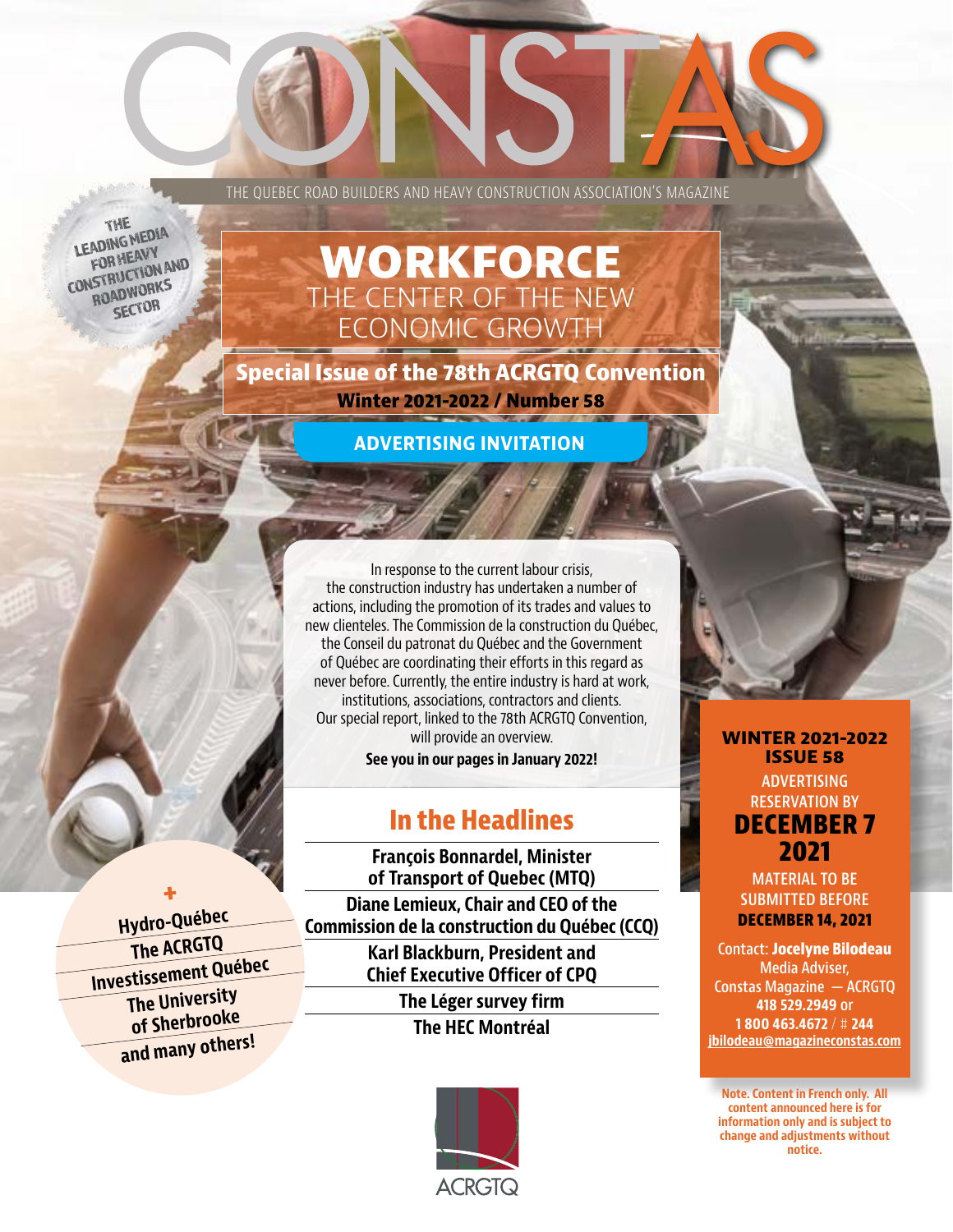

Formats, specifications and rates

# **FORMAT AND RATE CARD** CONSTAS MAGAZINE PAPER EDITION / **2021-2022**

Magazine format: 9 in x 10.875 in (54p x 65p3) / Printing four-colour exclusively, Italian binding.



| RATES IN CAN \$* / REGULAR (MEMBER) |             | <b>VOLUME DISCOUNT</b>                                                                     |                |             |                               |
|-------------------------------------|-------------|--------------------------------------------------------------------------------------------|----------------|-------------|-------------------------------|
| FORMAT                              | X1          | X <sub>2</sub>                                                                             | X <sup>3</sup> | X4          | <b>GUARANTEED POSITION **</b> |
| 2 <sup>nd</sup> cover               | 3482 (3071) | 3350 (2948)                                                                                | 3369 (2816)    | 3107 (2755) | ٠                             |
| 3 <sup>nd</sup> cover               | 3361 (2948) | 3240 (2828)                                                                                | 3107 (2695)    | 2989 (2573) | $\bullet$                     |
| 4 <sup>nd</sup> cover               | 3859 (3326) | 3738 (3026)                                                                                | 3581 (3071)    | 3460 (2998) | $\bullet$                     |
| <b>Full page MP Bleed</b>           | 2900 (2670) | 2791 (2463)                                                                                | 2597 (2270)    | 2476 (2209) | $+15%$                        |
| Insert                              | 2840 (2465) | Provide for constraints in format and possible additional fees (see your media consultant) |                |             |                               |
| $1/2$ page                          | 1773 (1541) | 1651 (1434)                                                                                | 1504 (1312)    | 1445 (1274) | $+20%$                        |
| $1/3$ page                          | 1178 (1032) | 1104 (960)                                                                                 | 1043 (899)     | 996 (862)   | $+25%$                        |
| $1/4$ page                          | 996 (874)   | 983 (850)                                                                                  | 922 (813)      | 900 (790)   | $+30%$                        |
| 1/8 page                            | 608 (535)   | 596 (509)                                                                                  | 559 (487)      | 547 (474)   | $\bullet$                     |

\* Subject to GST/QST | \*\* POSITION GUARANTEE DEPENDS ON AVAILABILITY CERTAIN CONDITIONS APPLY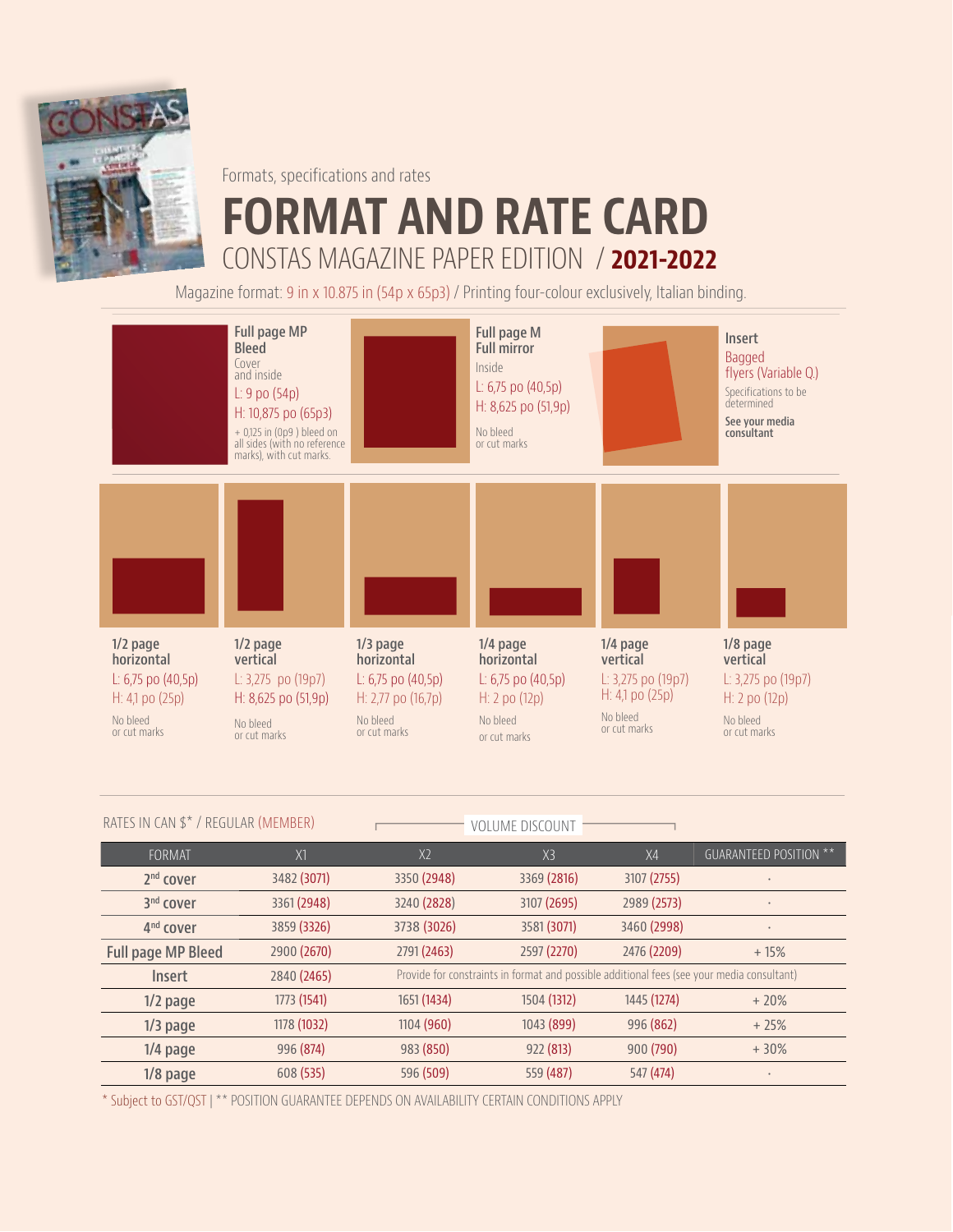

## ADVERTISING

#### **3 choices are available**

- 1. Punctual visibility on all the of magazineconstas.com
- 2. Permanent visibility on the your chosen article
- 3. Job offers: punctual visibilit

## MAGAZINECONSTAS.COM WEB SITE / **2021-2022**

RATES IN CAN\$ **/** Subject to GST/QST

| ty          | <b>Job Offers</b>                                                                                |                         |                         | See your media consultant |                          | Punctual visibility<br><b>Job offers section</b>            |
|-------------|--------------------------------------------------------------------------------------------------|-------------------------|-------------------------|---------------------------|--------------------------|-------------------------------------------------------------|
| page of     | In an article<br>of your choice<br>$(300 \text{ px} \times 250 \text{ px})$                      | 1 insert<br>300         | 2 inserts<br>250        | 3 inserts<br><b>200</b>   | 4 inserts et more<br>150 | Permanent visibility<br><b>Insertion fee</b>                |
| le<br>pages | Header banner<br>(729 px x 90 px) or<br>Right column<br>$(300 \text{ px} \times 250 \text{ px})$ | <b>3 MONTHS</b><br>1300 | <b>6 MONTHS</b><br>1200 | <b>9 MONTHS</b><br>1100   | <b>12 MONTHS</b><br>1000 | Punctual visibility<br>Front page<br>and on every site page |
|             | <b>FORMAT</b>                                                                                    | <b>BASIC</b>            | X <sub>2</sub>          | X <sub>3</sub>            | X <sub>4</sub>           | <b>STATUT</b>                                               |
| J           |                                                                                                  |                         |                         | <b>VOLUME DISCOUNT</b>    |                          |                                                             |

# MATERIAL AND TRANSMISSION / **IMPORTANT**

- **• PAPER.** Final document high resolution Adobe PDF or vectorized Adobe Illustrator, with no bleed or cut marks, except for full page (with bleed, without reference marks). Internal or separate images (as applicable) in CMYK in TIFF, EPS or PSD high resolution formats (300 dpi). **WEB SITE.** 72 dpi JPEG file (depending on format) and hyperlink.
- All must be clearly identified and transmitted promptly to **constas\_prod@magazineconstas.com**. Transmissions larger than 8 Mb must be transmitted by an online storage sharing service such as **Dropbox** (www.dropbox.com).
- Please identify a technical or graphic design contact who can quickly adjust or correct electronic documents as required.

# **SALES** ET MEDIA ADVICE / **QRBHCA**

The QRBHCA puts at your service a media consultant for any questions, information, reservations, planning and follow-up. Contact this person, she is your key contact !

**Jocelyne Bilodeau** | Media Consultant Constas Magazine — QRBHCA

- T : **418 529.2949**, or **1 800 463.4672** / ext. **244**
- C : **jbilodeau@magazineconstas.com**

#### **Administrative notes on sales**

- Any reservation for advertising is to be made by written agreement binding the parties. Billing that follows will only be transmitted electronically and is payable upon publication.
- Any cancellation after the date for delivery of materials (see above at the Publishing Calendar) automatically imposes a penalty of 25% on the client, due to the technical impact on production.
- The advertiser (or its agency) is solely responsible for the content of its advertisement.
- Constas Magazine will not be held responsible for typographical errors in advertising text.
- The publisher reserves the right to reject any advertisement it considers unacceptable.

### **CONSTAS MAGAZINE tm**

#### **PUBLISHER**

Association des constructeurs de routes et grands travaux du Québec (ACRGTQ)

435, Grande Allée Est, Québec (Québec) G1R 2J5

Tél.: (418) 529.2949 Fax.: (418) 529.5139

INTERNET

www.acrgtq.qc.ca www.magazineconstas.com

General email info@magazineconstas.com **Publisher and Editor-in-Chief** Me Gisèle Bourque

**Associate Editor-in-Chief**  Christian Croteau

redaction@magazineconstas.com **Deputy Publisher and Director** Claude Bourget

cbourget@magazineconstas.com **Layout and Production** Bourget Arts Conseils claudebourget@outlook.com

ISSN 1912-1830

**Legal Deposit** Library and Archives Canada Bibliothèque et archives

nationales du Québec **Publication Mail** Agreement 40020392

Copyright © ACRGTQ 2007



**Constas magazine is now an FSC certified product. FSC is a global non-profit organization that sets standards for environmentally and socially responsible forest management.**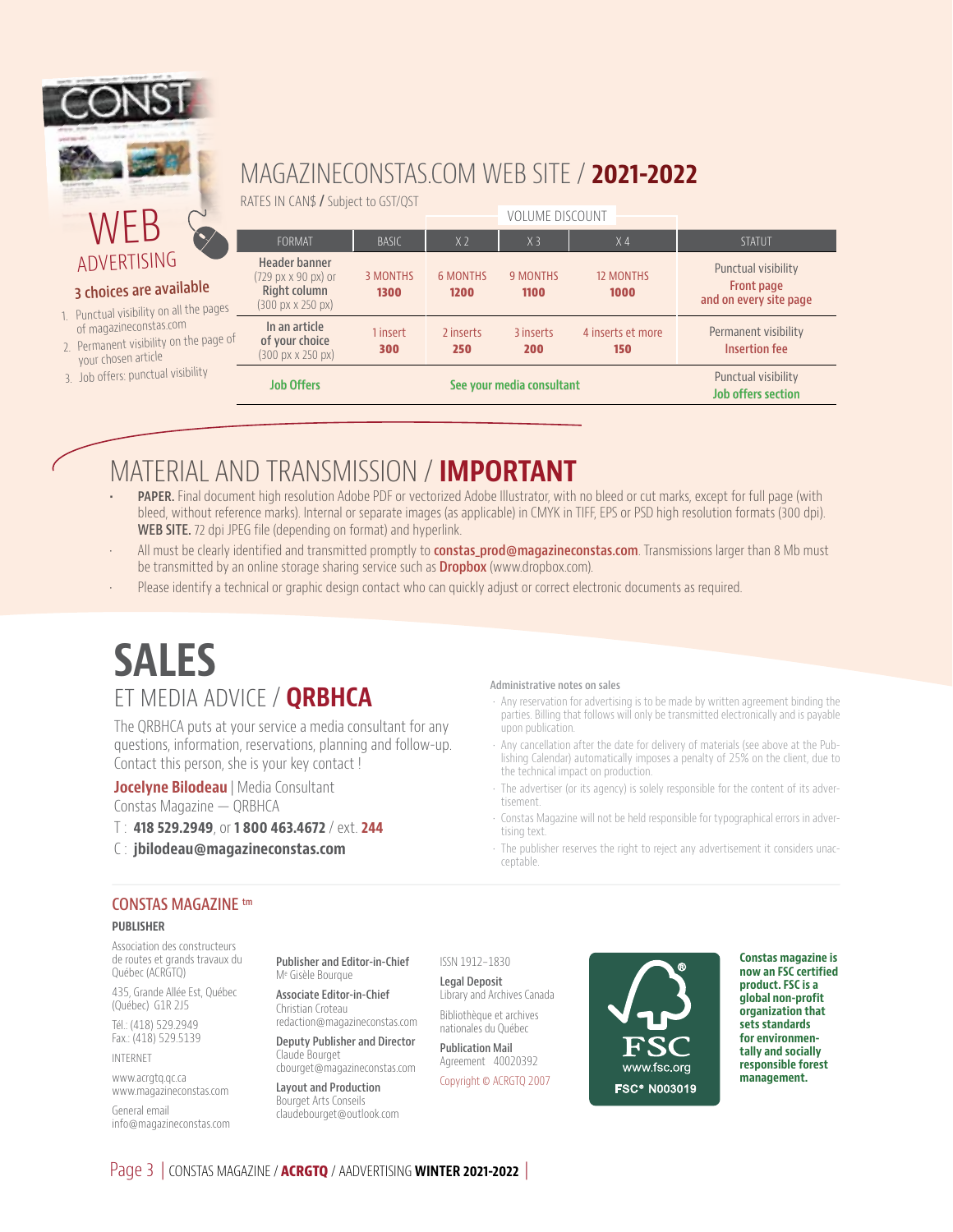

The sole representative dedicated to Quebec's heavy construction and road works, the QRBHCA has for almost ten years provided its industry and members with a prestigious publication, the CONSTAS magazine.

Published four times a year, the CONSTAS' mission is to illustrate the Quebec's expertise and skills heavy construction and road building stakeholders, while serving as a conduit for information and an engine of reflection on the construction industry, such as on its major economic and social issues.

CONSTAS is the showcase and discussion forum for those who currently participate and will be the future of the construction industry in Quebec, in its field of civil engineering and road works, at the heart of both modest and gigantic infrastructure projects. We put our best on every page and firmly believe in its activities and place of choice, as a business media, in the world of Quebec's roads and major works.



Me Gisèle Bourque, Publisher, Editor-in-Chief and CEO of the QRBHCA

Authority, credibility and prestige

# **THE QRBHCA** AND ITS MEMBERS / **OVERVIEW**

## THE ORBHCA is...

- **• The Quebec government's representative to negotiate, implement and follow the collective agreement for the civil engineering and road works sector of the construction industry**
- **• 600 members, including 80% of the contractors and suppliers operating in road and urban infrastructure construction (roads, highways, municipal networks) and in major civil engineering works (electrical and hydroelectric infrastructure, communications infrastructure, infrastructure for transport other than road, pipelines, etc.)**
- **• 7 out of the 10 largest construction employers in Quebec, all sectors combined, are QRBHCA members.**
- **• 57 % of member companies also work in the industrial, institutional-commercial or residential sectors**

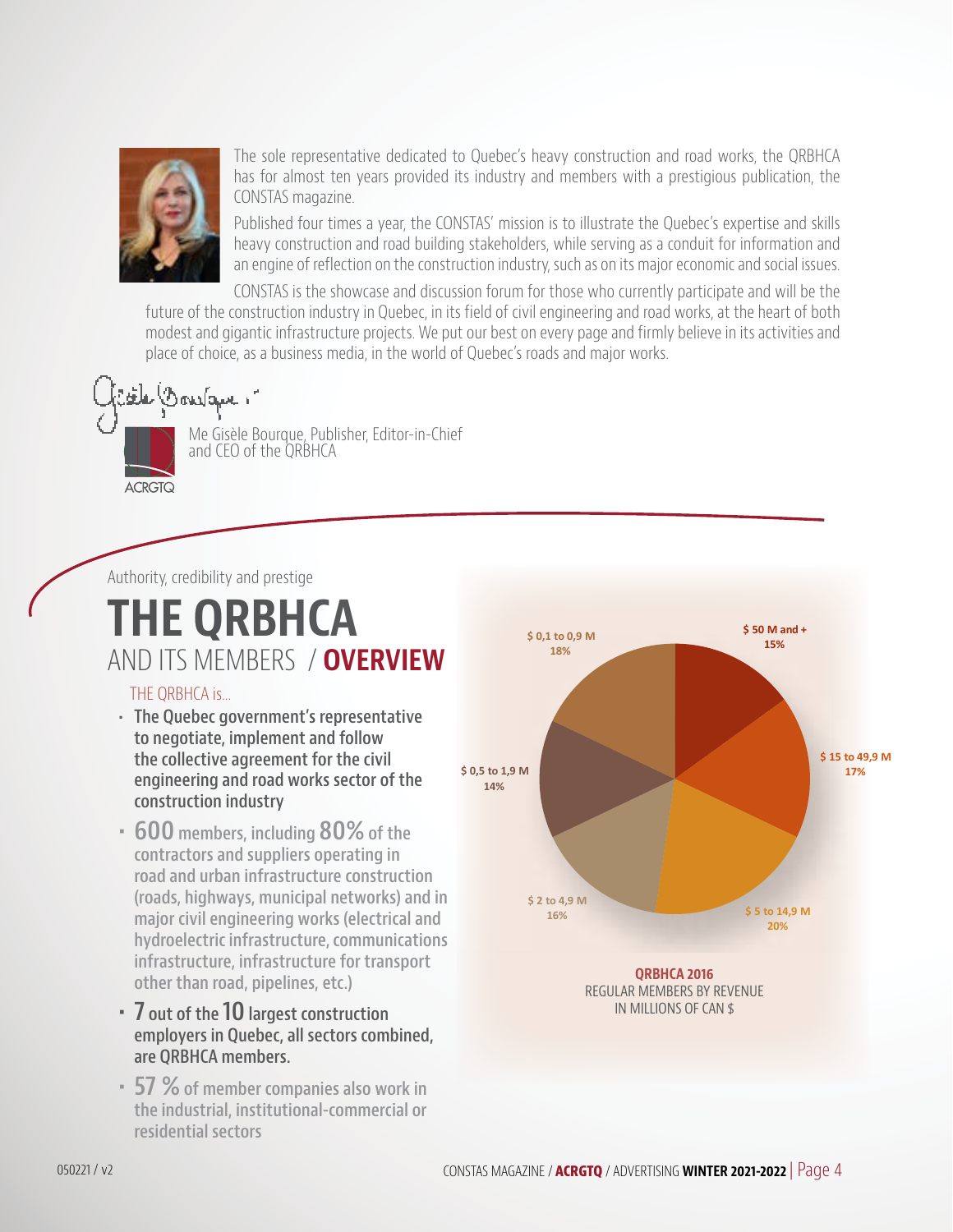

**THE CIVIL ENGINEERING AND ROAD WORKS SECTOR** Industrial positioning and value

# IN QUEBEC / **HIGHLIGHTS**

The civil engineering and road works sector is...

- **• Close to \$ 12 billion average annual investments\***
	- **• 2,670 active employers**
- **• 38,000 employees**

\* Based on the Study on the Quebec Construction Business Ecosystem, Deloitte Inc. and Conseil Patronat du Quebec — Source: Statistics Canada, CANSIM 031-0005, 281-0024, Deloitte Analysis/CPC \*\* Based on the structure of expenses for engineering work related to transport in 2009 — Source: Le marché des travaux de génie civil et de voirie au Québec, ADEC and Institut de la Statistique du Québec.

- **• 13 of the 20 largest employers of Quebec's construction industry**
- **• \$ 88.4 billion infrastructure investments in planned between 2015 and 2025 (Quebec infrastructure plan)**
- **• 54% of their income is what construction contractors spend on average for goods and services, excluding wages\*\***



**IMPORTANCE DU GÉNIE CIVIL EN DU GÉNIE DU GÉNIE DU GÉNIE DU GÉNIE DU GÉNIE DU GÉNIE DU GÉNIE DU GÉNIE DU GÉNIE DU** INVOLVEMENT OF THE CIVIL ENGINEERING AND ROAD WORKS SECTOR IN THE 30 LARGEST E NOND TESTIS DECISION IN THE 50 D NO. **IMPORTANCE OF CIVIL ENGINEERING** IN \$ MILLIONS AND IN PERCENTAGE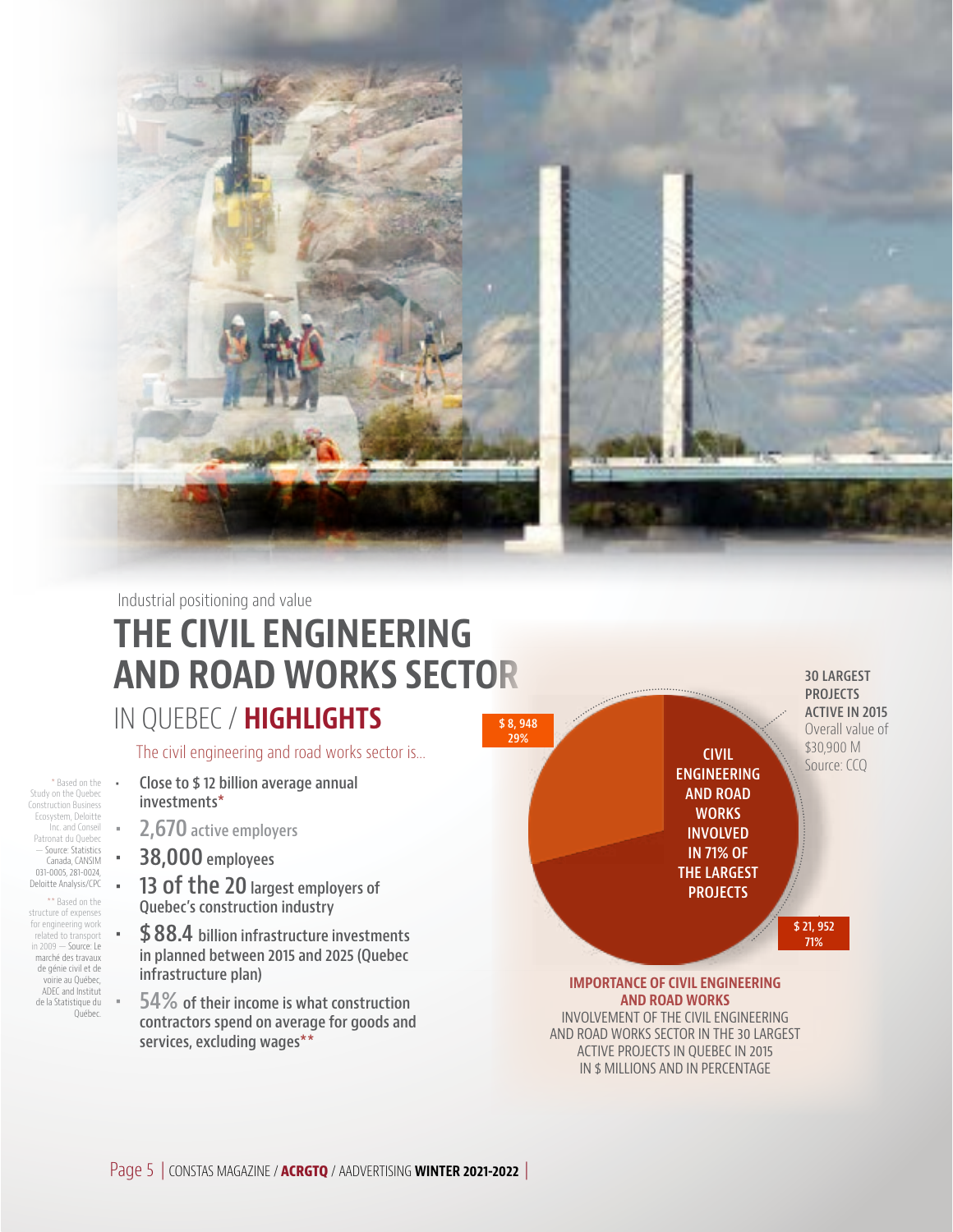Editorial, circulation, distribution and readership content

# **THE CONSTAS MAGAZINE** ITS CONTENT AND READERS / **PANORAMA**

www.magazineconstas.com

**DANS** 

Constas Web site

The Constas magazine is...

- **• An independent and authorized publisher, with no commercial mission and signatory of a formal and public ethics code .**
- **• 7600 copies in front of the key decision-makers of the industry in Quebec, precisely targeted and aimed to reach the full audience of the civil engineering and road works sector, like no other medium can.**
- \* Readership assessed following the 2013 Business Media Guide, Magazines Canada, Toronto, and Ad-Gage Readership Norms, Mendon Associates

\*\* Amounting to 52% for the printed version and 75% for the print-web duo, .<br>cording to the 2013 Business Media Guide, Magazines Canada, Toronto, and Doremus/ Financial Times (Decision Dynamics survey), March 2012

\*\*\* According to the 2013 Business Media Guide, Magazines Canada, Toronto, and B2B Advertising Study, Ipsos OTX MediaCT, 2011

- **• 27 300 readers\* in Quebec among government and private order givers — ministers, deputy ministers, mayors, presidents and concerned directors— contractors, suppliers of goods and technical and professional services in the field of public works, as well as the large employers associations and unions.**
- **• A high quality print, the preferred media for senior executives for all content, articles or advertisements — associated with a dynamic, well search engine optimized website and a digital version. \*\*.**
- **• A specialized environment that gives a higher yield for advertising in all key readership measurements, including confidence in the advertiser, respect and understanding\*\*\*.**

**• Editorial and advertising content that is present throughout the quarter and retained for future consultation.**

### **DIRECT DISTRIBUTION BY CANADA POST**

- **3 503** Urban and regional municipalities **2 369** QRBHCA members, non-member contractors, consulting engineering firms and others **745** Governments, MPs and MNAs, public and parapublic bodies, ministries, industry associations **445** University networks, engineering faculties and others
- **260** QRBHCA and specific promotions
- **280** Selected journalists, advertising agencies



**Little** 

magazineconstas.com magazineconstas.com

- **• Key major issues, on relevant and current topics, led by experienced journalists.**
- **• Significant first-hand interviews with ministers in office, deputy ministers and stakeholders and other major officials and the public works industry .**
- **• Specialized articles about labor relations, training, health and safety, legal affairs, public affairs, innovation.**
- **• General or specific articles, historical, technical and news on methods, breakthrough, specific projects, both completed, underway or planned, here and elsewhere.**
- **• Information on planned and current infrastructure investments and major projects, as well as economic prospects and assessments, portraits of the construction industry, its needs and successes.**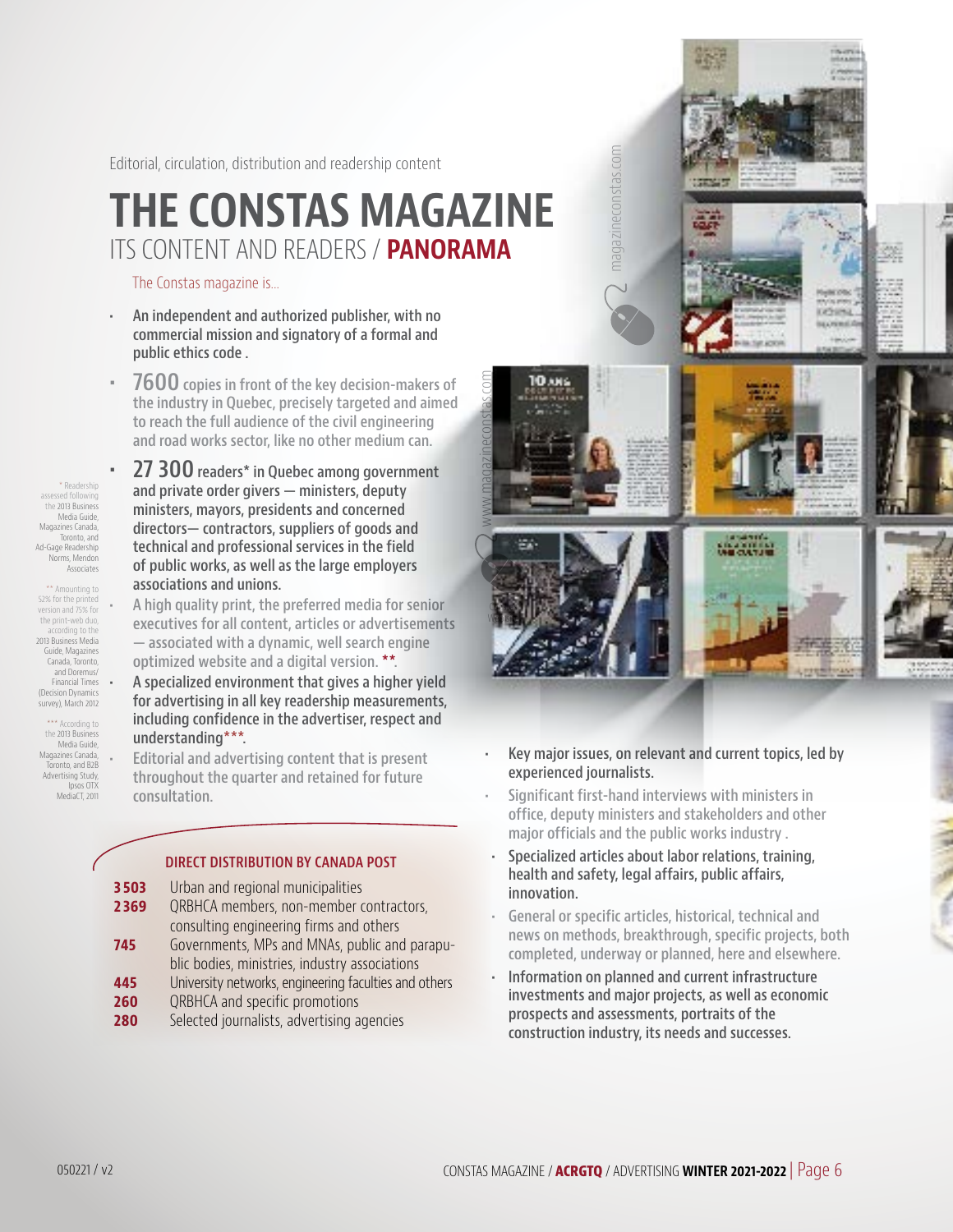

## **MAJOR INTERVIEWS MAIN TOPICS MAJOR ISSUES MAJOR PROJECTS**

The Constas Magazine covers one major project per issue, which generally occupies slightly more than 40% of its editorial content. Each issue therefore contains a broad proportion of interviews, articles and columns additional to the main topic, touching on general and specific matters, always worthy of interest, the content of which is announced in detail in each advertising invitation, 10 weeks before publication.

The QRBHCA Congress issue is an exception to this rule in that it covers the Congress on every page. Details are announced in the same manner, 10 weeks before publication.

### **WARNING**

Although the Constas publishing team is making great efforts to keep to the publication schedule as announced, it is important to note that **all dates mentioned here remain to be confirmed or are subject to adjustments** due to the vagaries of the health situation and the details of possible public health measures.

| <b>ISSUE</b>                                                             | <b>MAIN TOPIC</b>                                             | <b>ADVERTISING</b><br><b>INVITATION</b>  | <b>RESERVATION PERIOD</b><br>$(+ or - 1 month)$                                 | <b>DELIVERY</b><br>0F                                     |
|--------------------------------------------------------------------------|---------------------------------------------------------------|------------------------------------------|---------------------------------------------------------------------------------|-----------------------------------------------------------|
| Winter 2021-2022<br><b>ACRGTO Convention</b><br>Special January 21, 2022 | WORKFORCE:<br>THE CENTER OF THE NEW<br><b>ECONOMIC GROWTH</b> | 1 <sup>st</sup> week of<br>November 2021 | From the advertising<br>invitation to 1 <sup>st</sup> week of<br>decembre 2021  | Between the reservation<br>date and December 14, 2021     |
| Spring 2022<br>April 21, 2022                                            | <b>SMALL MUNICIPALITIES</b>                                   | 2 <sup>th</sup> week of February 2022    | From the advertising invita-<br>tion 2 <sup>th</sup> week of March 2022         | Between the reservation<br>date and March 24, 2022        |
| Summer 2022<br>June 21, 2022                                             | THE REM                                                       | 2 <sup>th</sup> week of April 2022       | From the advertising invita-<br>tion to 2 <sup>th</sup> week of May 2022        | Between the reservation<br>date and May 21, 2022          |
| <b>Fall 2022</b><br>October 21, 2022                                     | <b>INNOVATION AND OSH</b>                                     | 2 <sup>th</sup> week of August 2022      | From the advertising<br>invitation to 2 <sup>th</sup> week of<br>september 2022 | Between the<br>reservation date and<br>September 20, 2022 |

CONTACT YOUR MEDIA CONSULTANT / SEE NEXT PAGE  $\rightarrow$ 

**PUBLISHING** 

**CALENDAR**

AND UPCOMING PROJECT

TOPICS / **KEY DATES**